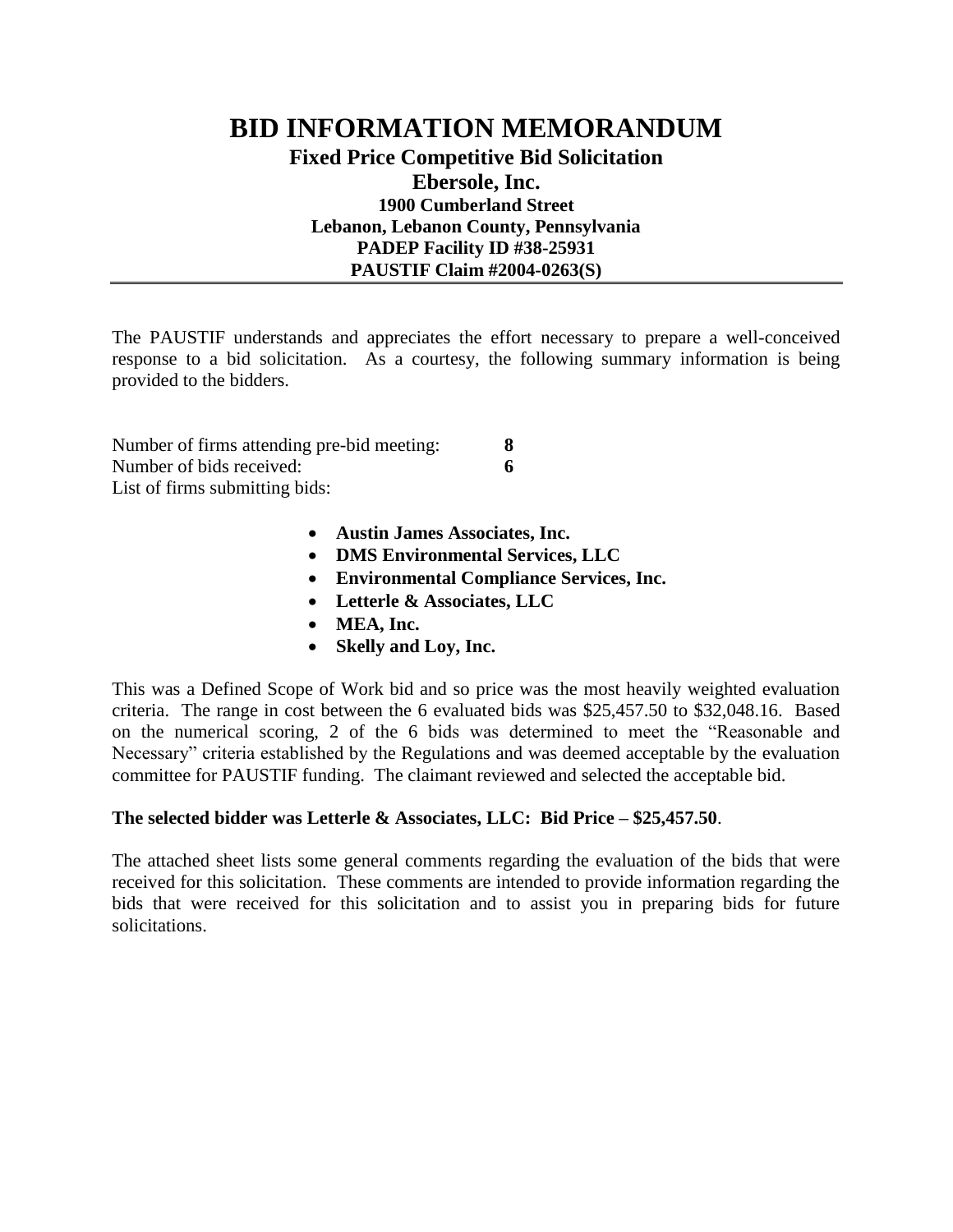## **GENERAL COMMENTS REGARDING EVALUATED BIDS**

- The RFB presented a "defined" SOW that would ultimately lead to a PADEP Relief of Liability and specified that the Solicitor has chosen to pursue site closure under the Residential Used Aquifer Statewide Health Standard (SHS) for soil and groundwater. However, some bid responses considered the incorrect site closure goal.
- The technical details provided in some of the bid responses were insufficient to allow a thorough evaluation of how the bidder intended to complete the soil and groundwater attainment demonstrations. Also, some of the bids either referenced methods that were inconsistent with the SOW or regulatory guidance / industry standards (e.g., low-flow groundwater purging and sampling), did not reference applying the 75/10x rule or petitioning the PADEP for an abbreviated period of groundwater attainment sampling, or specified areas / depths for the systematic random soil sampling that the PADEP could view as inadequate.
- A clear understanding of site history / site conditions was not conveyed in some of the bid responses. For example, one bid incorrectly referenced completing the soil attainment demonstration within a formerly closed, pre-Fund release area. In another case, a bid did not specify the correct sampling analytical parameters for soil and groundwater.

Under Milestone A (Site Vapor Intrusion Screening), given the unknowns with current site soil conditions, some bid responses proposed to first conduct the soil attainment demonstration before completing a determination as to whether a vapor intrusion evaluation (e.g., soil gas or indoor air sampling) was needed whereas other bids did not consider this approach. Also, the discussion for completing this milestone provided in some bids was not sufficiently detailed to allow a thorough technical evaluation.

- Other general details that were missing from some of the bid responses included:
	- o A discussion of QA/QC samples for the soil and groundwater attainment demonstrations and related costs.
	- o A discussion of how investigation derived wastes would be managed and related costs.
	- o Specific details related to how the surface restoration would be completed.

Thank you again for your participation in this competitive bid solicitation.

Best Regards,